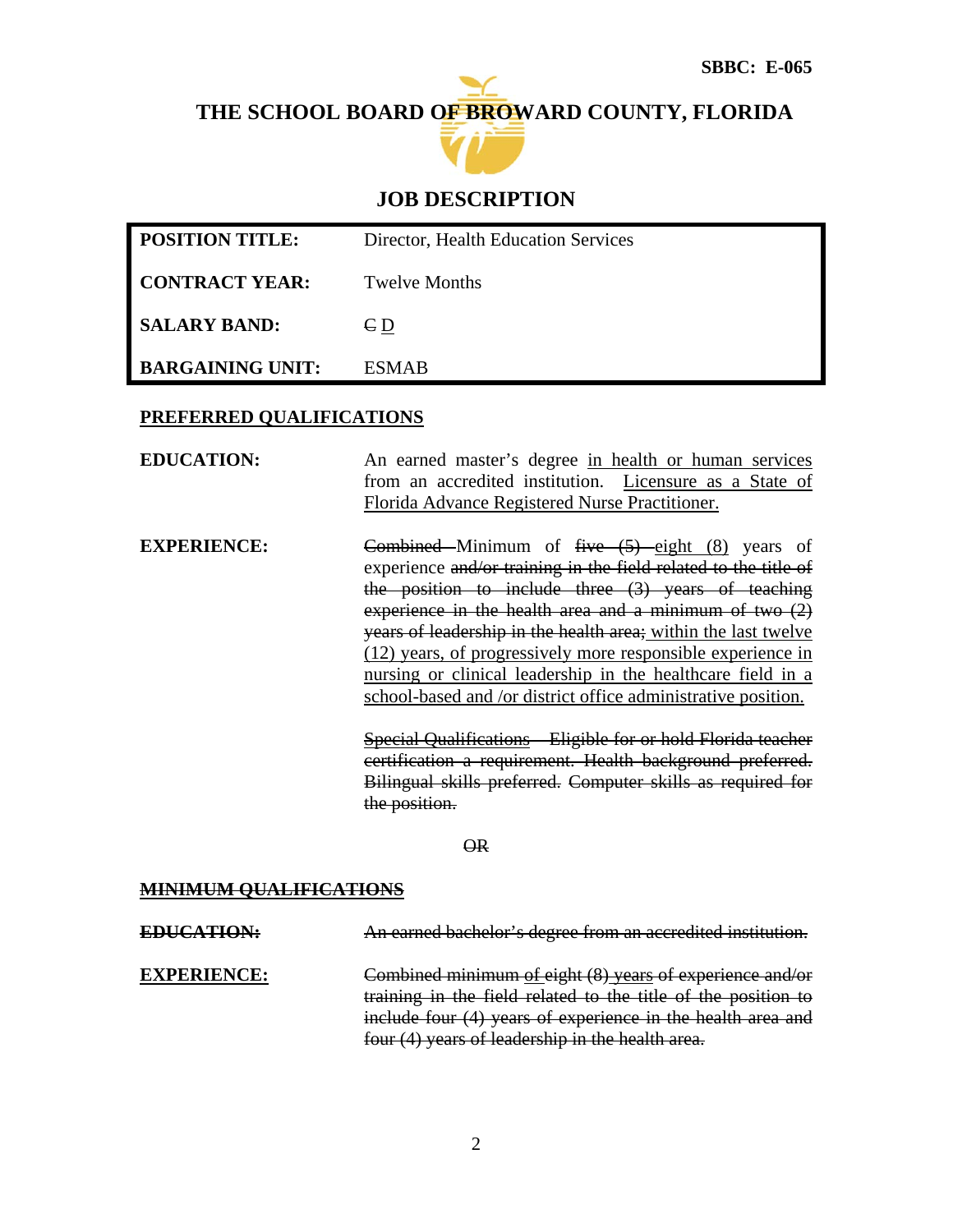| <b>REQUIRED:</b>      | Demonstrated experience in program development,<br>prevention and intervention models in health services<br>delivery, and health promotion and wellness. Supervision<br>leadership experience; experience in<br>budget<br>and<br>management and grant writing. Eligible for or hold Florida<br>teacher certification a requirement. Computer skills as<br>required for the position.                                                                                                                                                                                                                                                                                                                                                                                                     |  |  |  |  |  |
|-----------------------|------------------------------------------------------------------------------------------------------------------------------------------------------------------------------------------------------------------------------------------------------------------------------------------------------------------------------------------------------------------------------------------------------------------------------------------------------------------------------------------------------------------------------------------------------------------------------------------------------------------------------------------------------------------------------------------------------------------------------------------------------------------------------------------|--|--|--|--|--|
| <b>PREFERRED:</b>     | Health background preferred. Bilingual skills.                                                                                                                                                                                                                                                                                                                                                                                                                                                                                                                                                                                                                                                                                                                                           |  |  |  |  |  |
| <b>REPORTS TO:</b>    | Executive Director, Student Support Initiatives or designee                                                                                                                                                                                                                                                                                                                                                                                                                                                                                                                                                                                                                                                                                                                              |  |  |  |  |  |
| <b>SUPERVISES:</b>    | All employees Staff as assigned                                                                                                                                                                                                                                                                                                                                                                                                                                                                                                                                                                                                                                                                                                                                                          |  |  |  |  |  |
| <b>POSITION GOAL:</b> | The Director, Health Education provides leadership and<br>direction for the District School Health Programs, health<br>education, and prevention and wellness initiatives for<br>students. Ensures compliance in accordance with State<br>regulatory guidelines for the delivery and implementation<br>of health programs and District initiatives in support of the<br>District's Strategic Plan. To assist the Executive Director,<br>Student Support Initiatives in Provide resources with the<br>improvement planning and evaluation of health instruction<br>for grades K-12. through planning, developing,<br>coordinating, evaluating, and monitoring the Health<br>Education curriculum. To coordinate and implement the<br><b>Health Education and Health Services Program.</b> |  |  |  |  |  |

### **ESSENTIAL PERFORMANCE RESPONSIBILITIES:**

#### **The Director, Health Education Services shall:**

- 1. develop policies and procedures related to health education programs.
- 2. coordinate results-driven staff development for health education and health services programs for teachers, administrators and non-instructional personnel.
- 3. serve as a member of the comprehensive school health advisory committee.
- 4. analyze the impact of state and national legislation and provide input for the purpose of influencing decisions at those levels.
- 5. collaborate with other departments within the Division of Educational Programs, Student Support and HRD and other departments as appropriate to ensure an integrated approach to curriculum and services.
- 6. provide direction for the development of evaluation procedures and instruments for determining student progress, teaching effectiveness, and appropriateness of methodology and learning aids.
- 7. coordinate the development of cooperative practicum programs (student teaching) with colleges and universities in health education and health services.
- 8. develop and implement a K-12 sequential health education program, including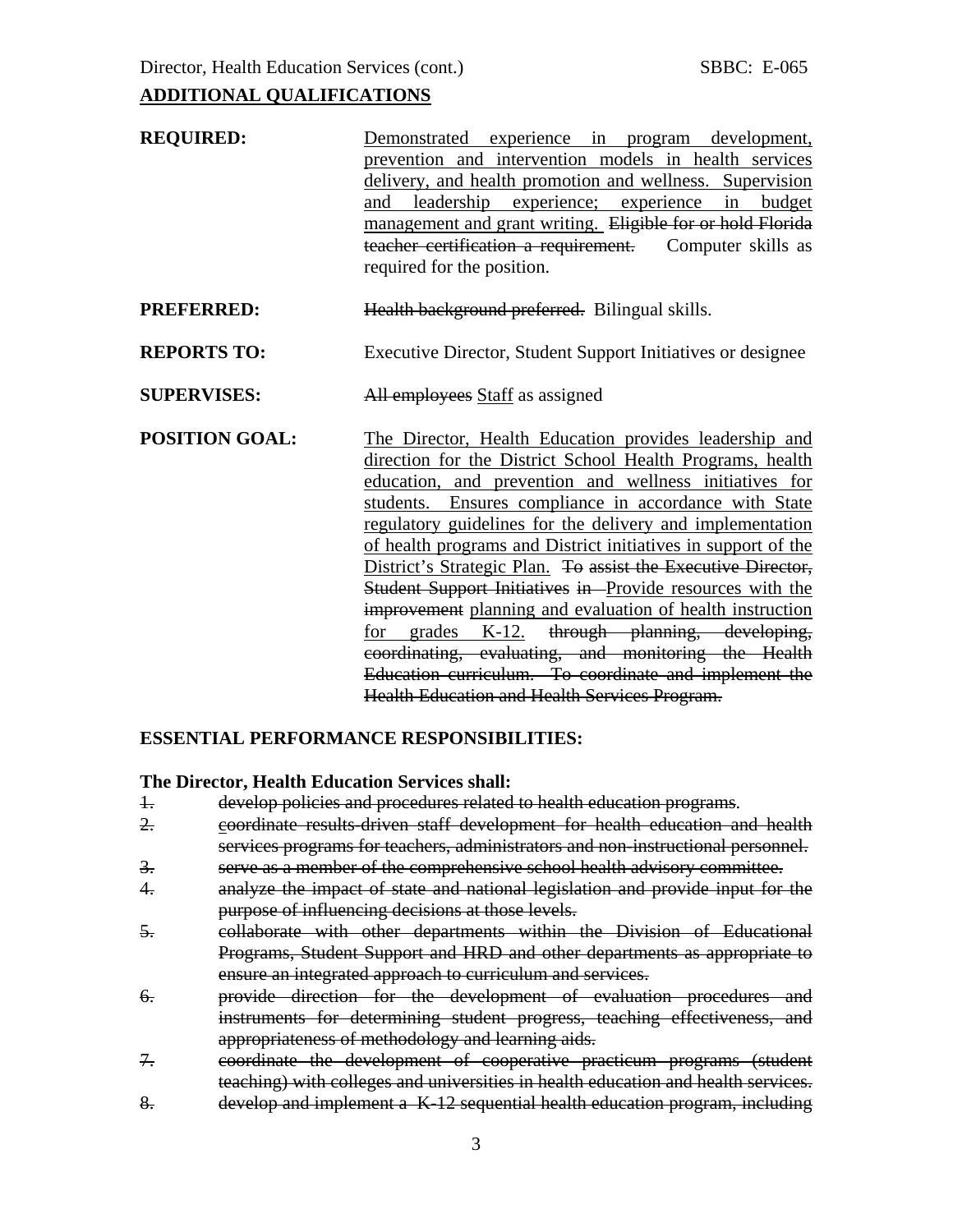written curriculum guides, courses of study and appropriate goals and objectives.

- 9. develop criteria and review health education learning aids for appropriateness and use within the total health education program.
- 10. work collaboratively with community health and human services agencies to develop a personalized, culturally sensitive, integrated system of support for students and families.
- 11. conduct periodic evaluation programs, which encompass research projects, surveys, reports, and cooperative studies that will provide data basic for periodic or continuous appraisal of the total health education and health services programs.
- 12. coordinate the development of revenue streams such as Medicaid, grants and private-public partnerships to enhance staff development programs, curriculum development and innovative projects, workshops, and seminars for health education and health services.
- 13. coordinate and supervise the delivery of services by audiologists, health technicians, and the clinical nursing supervisor to ensure compliance with federal and state mandates and effective utilization of resources.
- 1. **implement and provide oversight of the Comprehensive District School Health** program and health and wellness services in accordance with state regulatory guidelines.
- 2 develop and monitor health policies and procedures, which ensure compliance with federal and state mandates and School Board policies, including adherence and fulfillment of procedural safeguards for students and staff.
- 3 coordinate communicable disease and infection control management in all schools and departments.
- 4. develop the annual State mandated School Health Services Plan for the District accountability and quality control of all school health services.
- 5. monitor compliance for State mandates; immunizations, health screenings, emergency preparedness, school physicals, medication administration, health clinic, nursing plans, emergency action plans, 9-1-1.
- 6. coordinate services for ESE, 504 eligible students, students with chronic health conditions, sites with ESE medically fragile complex students, teen parent sites, ESE clusters, Pre-K and Full service schools.
- 7. coordinate the District American Heart Association Training Center, which provides CPR/AED/First Aid training for students, staff and community.
- 8. provide consultations to principals and other departments regarding the management of student's health issues and staff health inquiries, with disease prevention and safety measures.
- 9. coordinate and supervise the delivery of services by nurses, health support technicians, health screeners, trained paraprofessionals, contracted nursing staff and the clinical nursing supervisor to ensure compliance with federal and state mandates and effective utilization of resources.
- 10. analyze the impact of state and national legislation and provide input for the purpose of influencing decisions at those levels.
- 11. provide resource with the planning of K-12 health education program,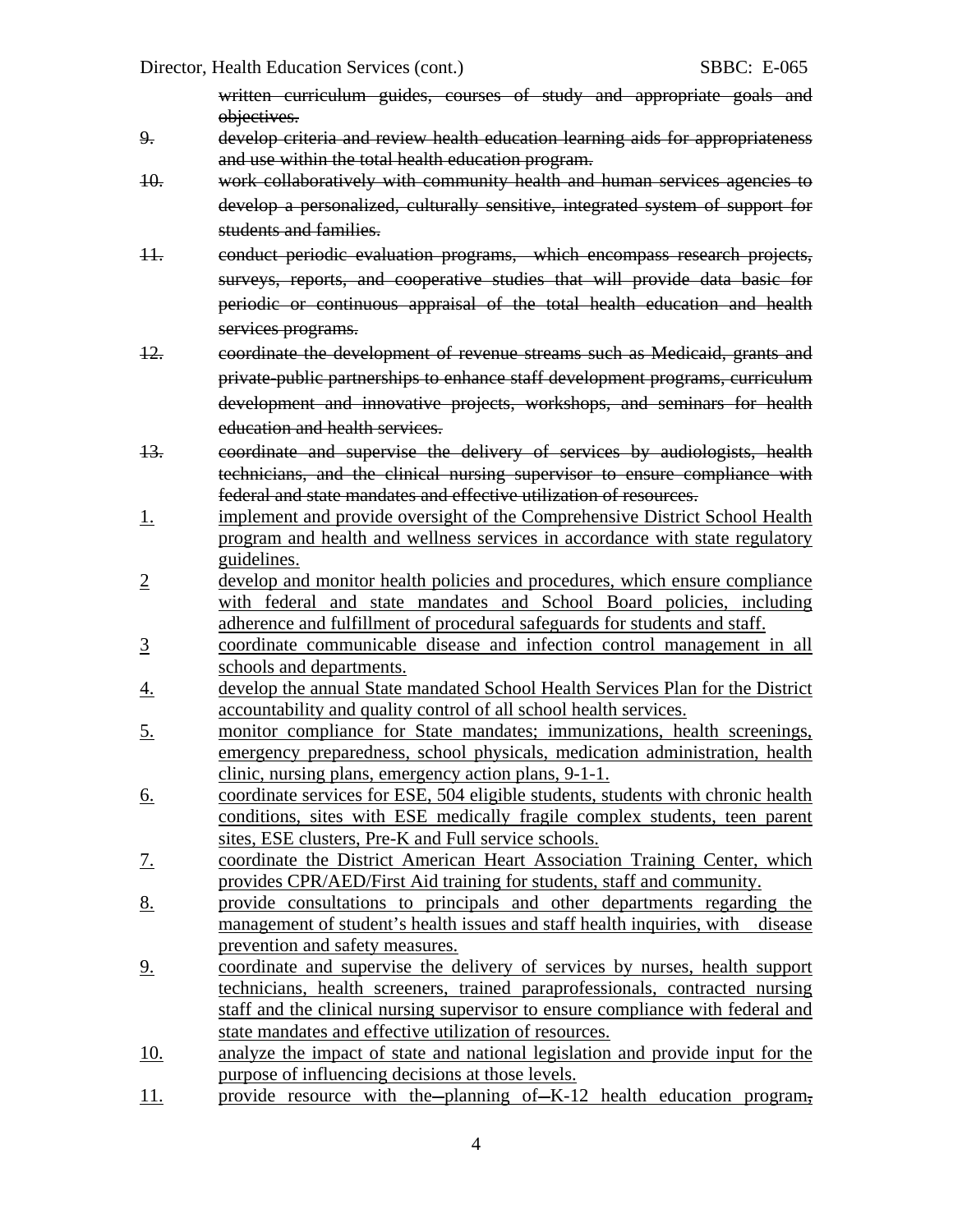Director, Health Education Services (cont.) SBBC: E-065

including written curriculum guides, courses of study and appropriate goals and objectives. Review health education learning aids materials and programs for appropriateness and use within the total health education program. 12. coordinate emergency and disaster preparedness actions with local officials and the Broward County Health Department. 13. build capacity by collaborating with community providers, for the management of student's health needs, the availability of health services, to provide preventive health education and health promotion for students and families. 14. coordinate nursing care for students, health assessment, case management, and trainings for staff. 15. ensure program quality and organizational stability through development and implementation of standards, controls, systems, procedures and evaluations. 16. develop and oversee contracts, agreements, grants and partnerships. 17. ascertain cost containment and determine budgetary needs while maintaining quality delivery of health services. 18. monitor performance standards, audits, clinical practice and compliance with state and federal regulations. 19. determine the health needs, allocate resources, and resolve problems as related to the delivery and coordination of the health and safety of students and staff. 20. ensure performance metric goals are being achieved as outlined in the State School Health Services Plan and District's Policies and Procedures and Strategic Plan. 21. collect and synthesize diverse information, legislation, data, clinical research and best practices, utilizing clinical knowledge. 22. resolve system problems that affect health services operations, maintain open communication; interface with health support to all departments, staff, parents, contracted personnel and partners. 23. monitor compliance with relevant laws and regulations, including HIPPA, state and federal and clinical nurse practice. 24. provide resources and collaboration with community providers, for the management of student's health needs, the availability of health services, to provide preventive health education and health promotion. 25. conduct periodic evaluation programs, research projects, surveys, reports, and cooperative studies that will provide data basic for periodic or continuous appraisal of the health education and health services programs. 26. coordinate the development of revenue streams such as grants and privatepublic partnerships to enhance the delivery of health education and health services. 14. 27. perform and promote all activities in compliance with equal employment and nondiscrimination policies of The School Board of Broward County, Florida. 15. 28. participate, successfully, in the training programs offered to enhance the individual's skills and proficiency related to the assignments job responsibilities. 16. 29. review current developments, literature and technical sources of information related to job responsibilityies. 17. 30. ensure adherence to good safety procedures. 19. 31. follow federal and state laws, as well as School Board policies.

18. 32. perform other duties as assigned by the Executive Director, Student Support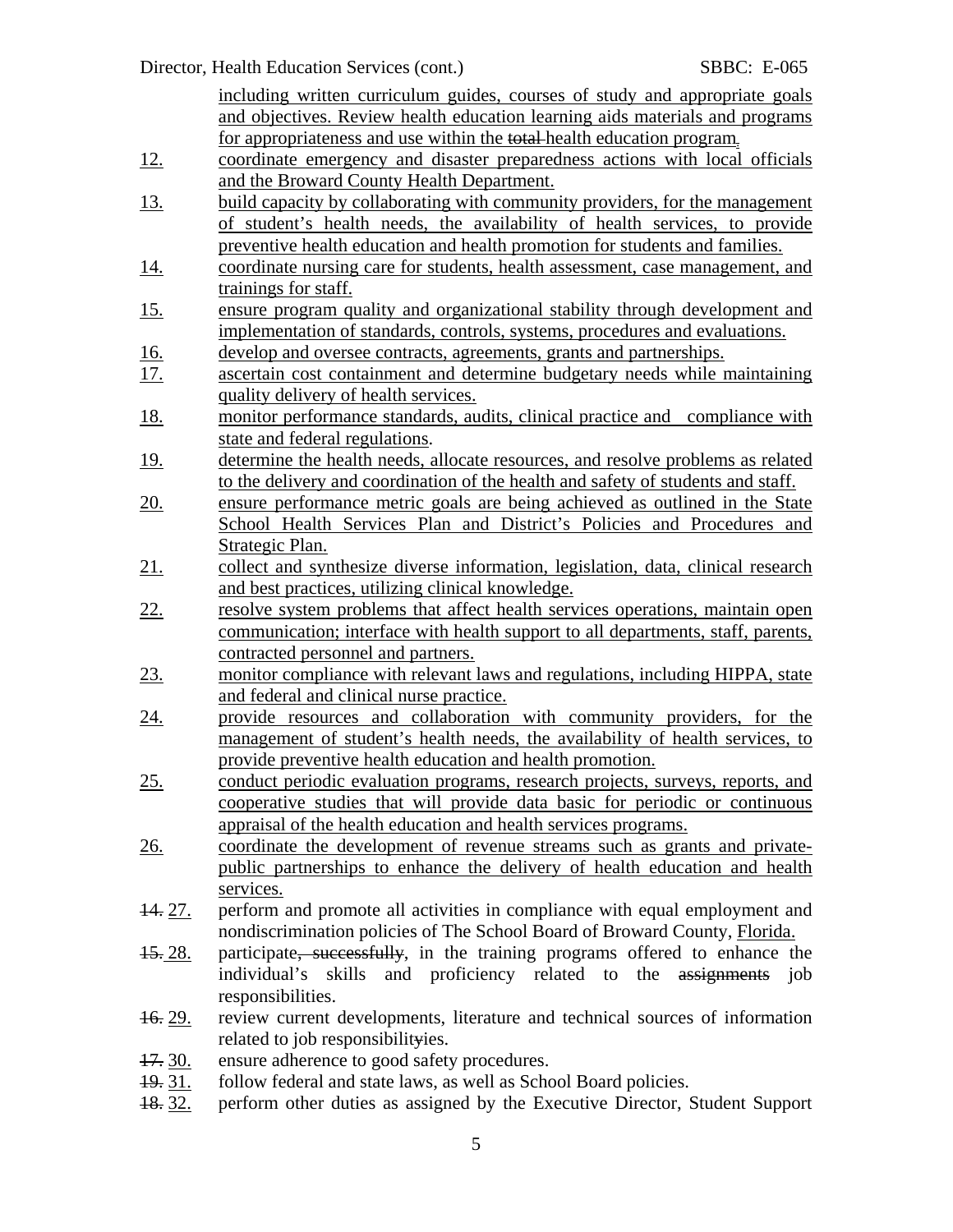**SIGNIFICANT CONTACTS – frequency, contact, purpose, and desired end result:** 

Works with the Executive Director of Student Support Initiatives, District management at all levels, Office of General Counsel, Florida Department of private schools, Children Services Council, Health Care Entities, local universities, physicians, students and families. Collaborate, support and implement District Strategic goals, SSI Initiatives and State of Florida quality compliance requirements of School Health Services.

#### **PHYSICAL REQUIREMENTS:**

Light work: Exerting up to 20 pounds of force occasionally, and/or up to 10 pounds of force as frequently as needed to move objects.

#### **TERMS OF EMPLOYMENT:**

Salary and benefits shall be paid consistent with the District's approved compensation plan. Length of the work year and hours of employment shall be those established by the School Board.

#### **FLSA OVERTIME CATEGORY:**

Job is exempt from the overtime provisions of the Fair Labor Standards Act.

#### **EVALUATION:**

Performance will be evaluated in accordance with Board Policy.

Board Approved: 4/20/78 ER80-12 Approved: 10/2/80 Reclassified: 6/17/82 Revised: 3/21/85 & Adopted: 4/15/85 Item G-7: 11/6/86 Title Change: 5/19/92 Realignment: 4/12/94 & 4/11/95 Revised: 4/21/98 Adopted: 5/19/98 Revised (Approved as Amended): 8/3/99 Adopted: 8/17/99 Reorganization Chart: 5/9/2000 Board Adopted: 12/16/03 Reporting Change: 10/01/12 2012-2013 Organizational Chart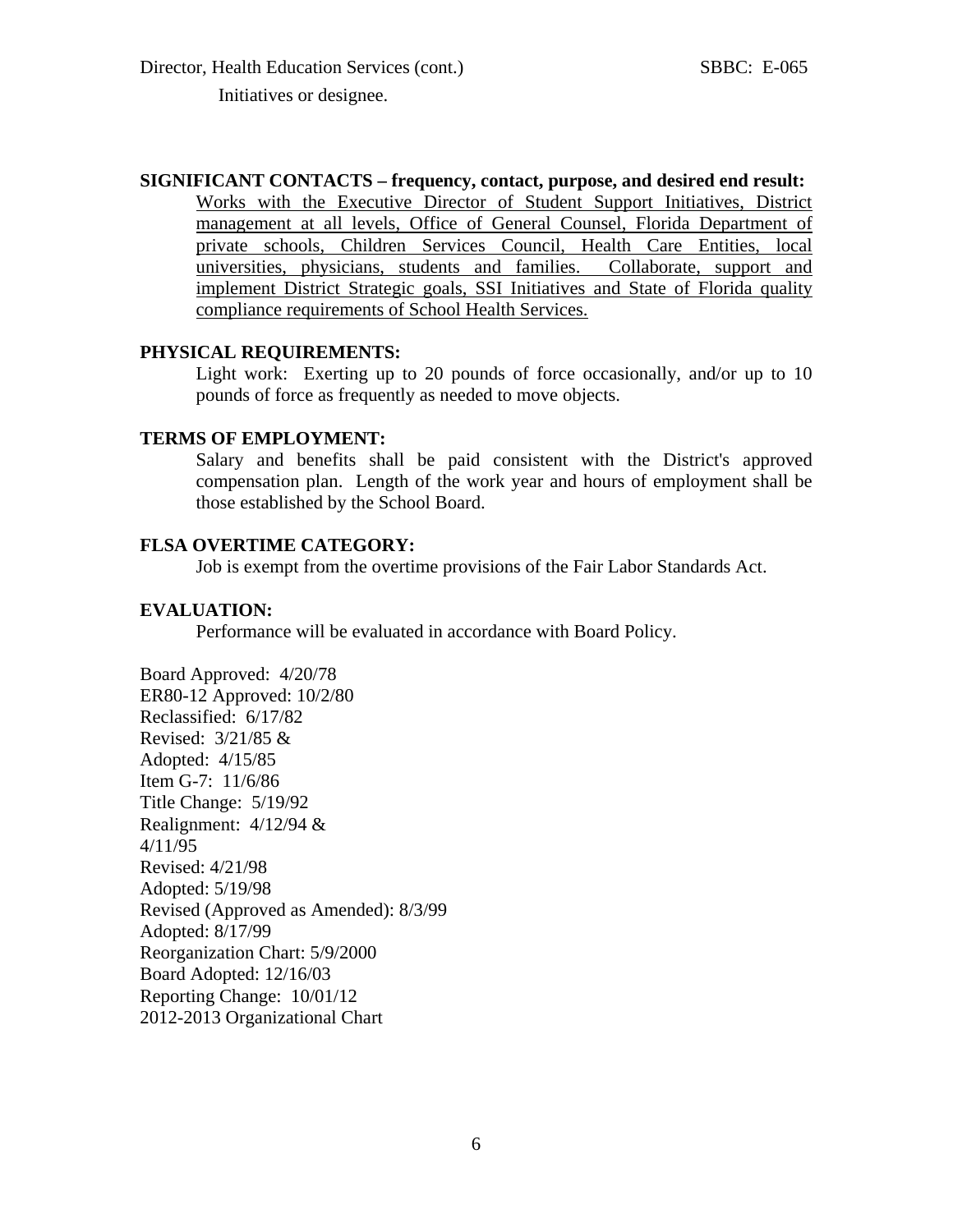### **Position Factor Listing**

Director, Health Education Services Point Range: 1045-1214

## **Position Factors**

# **1. Knowledge**: Combined required **minimum education/experience for competent performance**

|                            | <b>Experience Range - Years</b> |     |    |
|----------------------------|---------------------------------|-----|----|
| Education                  | Up to $3$                       | 4-7 | 8+ |
| A. High School             |                                 |     |    |
| B. A.A/Vocational training |                                 |     |    |
| C. $B.S/B.A.$              |                                 |     |    |
| D. M.S/ M.A.               |                                 |     |    |
| E. $MS+$ (Sr. Mgmt.)       |                                 |     |    |

## **2. Human Relations Skills**: All interpersonal skills required to produce the desired end result

| <i><b>*Organization Contact Level</b></i> |  |  |  |
|-------------------------------------------|--|--|--|
|                                           |  |  |  |
|                                           |  |  |  |
|                                           |  |  |  |
|                                           |  |  |  |
|                                           |  |  |  |

# **\*Definitions**

- **1 –** Immediate workgroup **2** Outside of immediate workgroup **3 –** Assistant/Associate/Deputy Superintendents **4 –** Superintendent, School Board; critical external parties
- **3. Problem Solving:** Thinking environment to perform job duties
- A. Follow established routine and well-defined patterns
- B. Some analysis; known solutions
- C. Apply established principles; determine method
- D. Follows broad policies; known objectives
- E. Establish policies based on goals/strategies